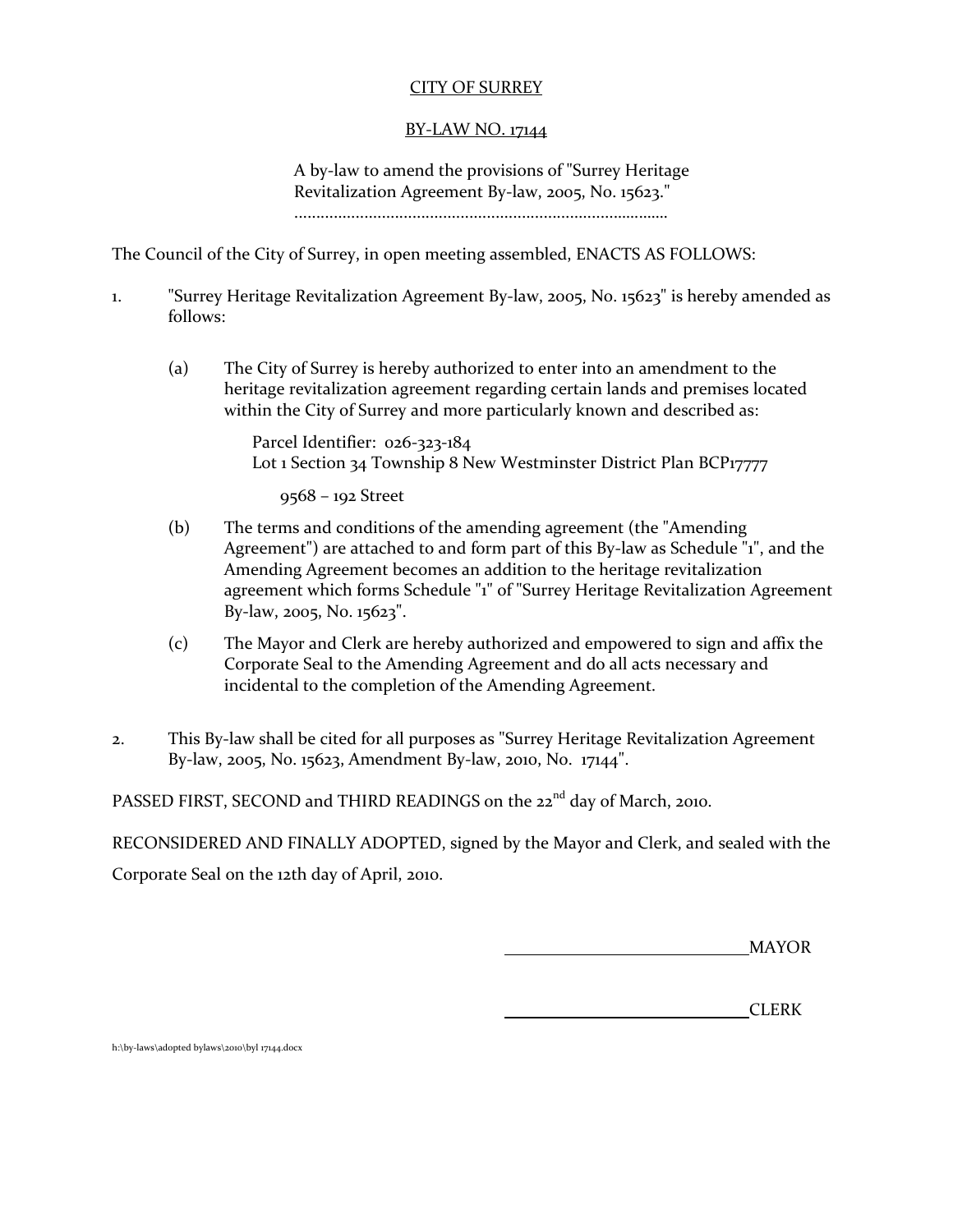### **Schedule 1**

## **SURREY HERITAGE REVITALIZATION AGREEMENT BARON VON MACKENSEN HOUSE AMENDING AGREEMENT**

**THIS AGREEMENT** dated for reference the day of the day of the setting agency of  $\alpha$ .

### **BETWEEN:**

### **CITY OF SURREY**

14245 - 56th Avenue Surrey, B.C., V3X 3A2

(the "City")

#### **OF THE FIRST PART**

#### **AND:**

**BARON MANOR CENTRE LTD., INC. NO. 714826** 5757 – 136 Street Surrey, B.C.  $V_3X_1J_4$ 

(the "Owner")

#### **OF THE SECOND PART**

#### **WHEREAS:**

- A. The City and Baron Manor Centre Ltd., Inc. No. 702256 (the "Previous Owner") entered into a Heritage Revitalization Agreement dated for reference January 24, 2005 (the "Agreement") for the restoration, maintenance, and protection of the Baron Von Mackensen House, as more particularly described in the Agreement;
- B. Each capitalized term not otherwise defined herein shall have the meaning ascribed to it in the Agreement;
- C. The Previous Owner has transferred the Lands to the Owner, who is bound by the terms and conditions of the Agreement by operation of the Agreement and the *Local Government Act;*
- D. The City and the Owner wish to amend the terms of the Agreement to reflect the change in legal description of the Lands and to update the historical and architectural details set out in the Conservation Plan.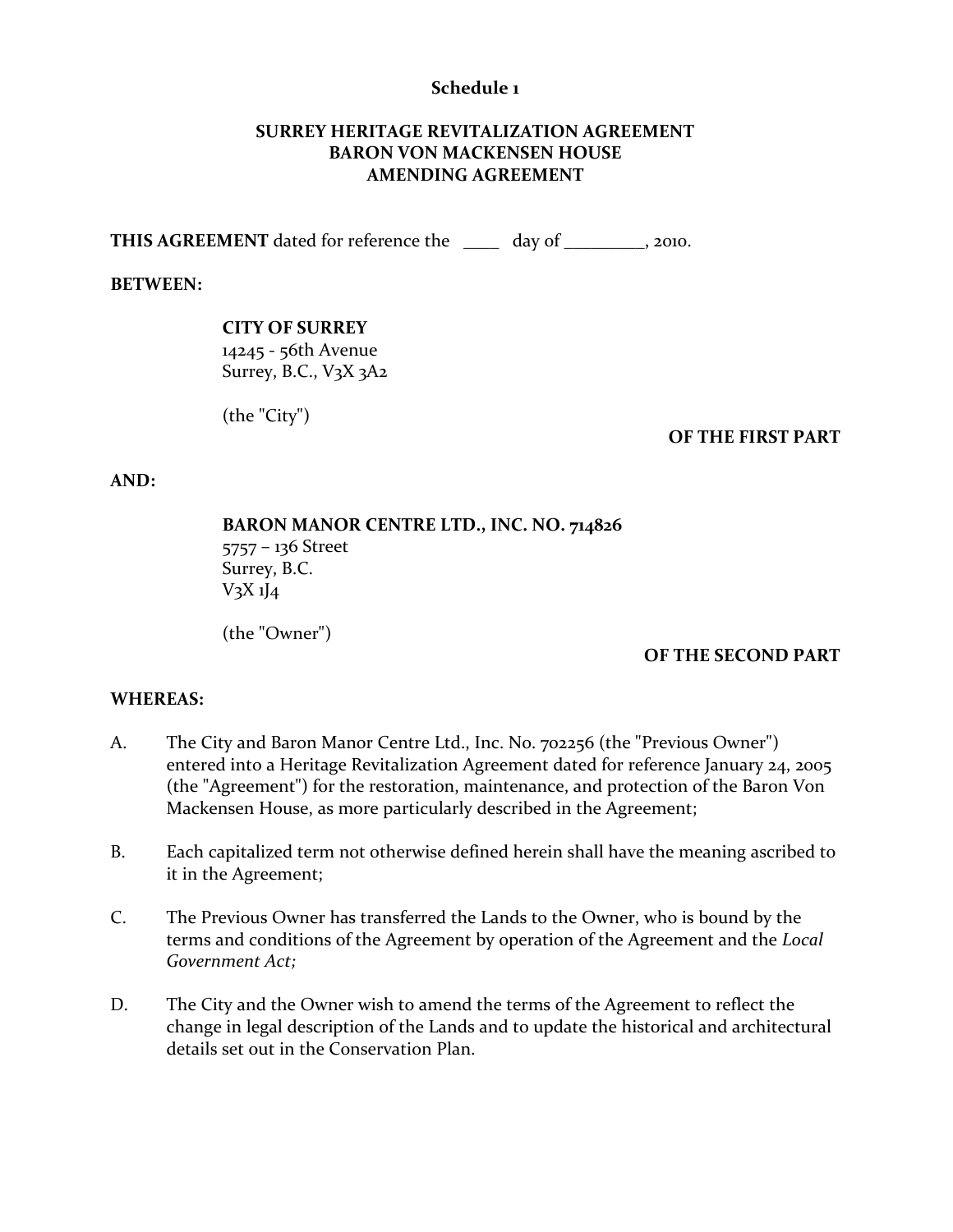**NOW THEREFORE** this Amending Agreement witnesses that in consideration of the sum of \$1.00 paid by each party to the other and other good and valuable consideration (the receipt and sufficiency of which each party hereby acknowledges), the parties hereby covenant and

### **1. Amendments**

agree as follows:

The Agreement is hereby amended as follows:

a. Under the recital, "WHEREAS", Section A., by deleting the reference to the legal description and civic address of the Lands and replacing it with the following:

> Parcel Identifier: 026-323-184 Lot 1 Section 34 Township 8 New Westminster District Plan BCP17777

9568 – 192 Street

b. In Section 14 of the Agreement, by deleting the mailing address of the Owner and replacing it with the following:

> 5757 – 136 Street Surrey, British Columbia  $V_3X_1J_4$

c. In Schedule "A" of the Agreement under "Part 1 – Historical and Architectural Background", Section 3, "Exterior Appearance and Structures" by inserting the following new subsection (n) following subsection (m):



farmhouse may have been smaller at one time than the current West block of the structure, as evidenced by the smaller foundation walls in the basement. They currently provide no structural support or influence on the building above.

Prior to the 1900s houses generally were not built on concrete foundations so it was likely that the original farmhouse was built on a wood foundation and the basement was later dug out and the foundation installed. This West block or section was made larger at some point in time as evidenced by the concrete block foundation that it now rests on outside of the original foundation.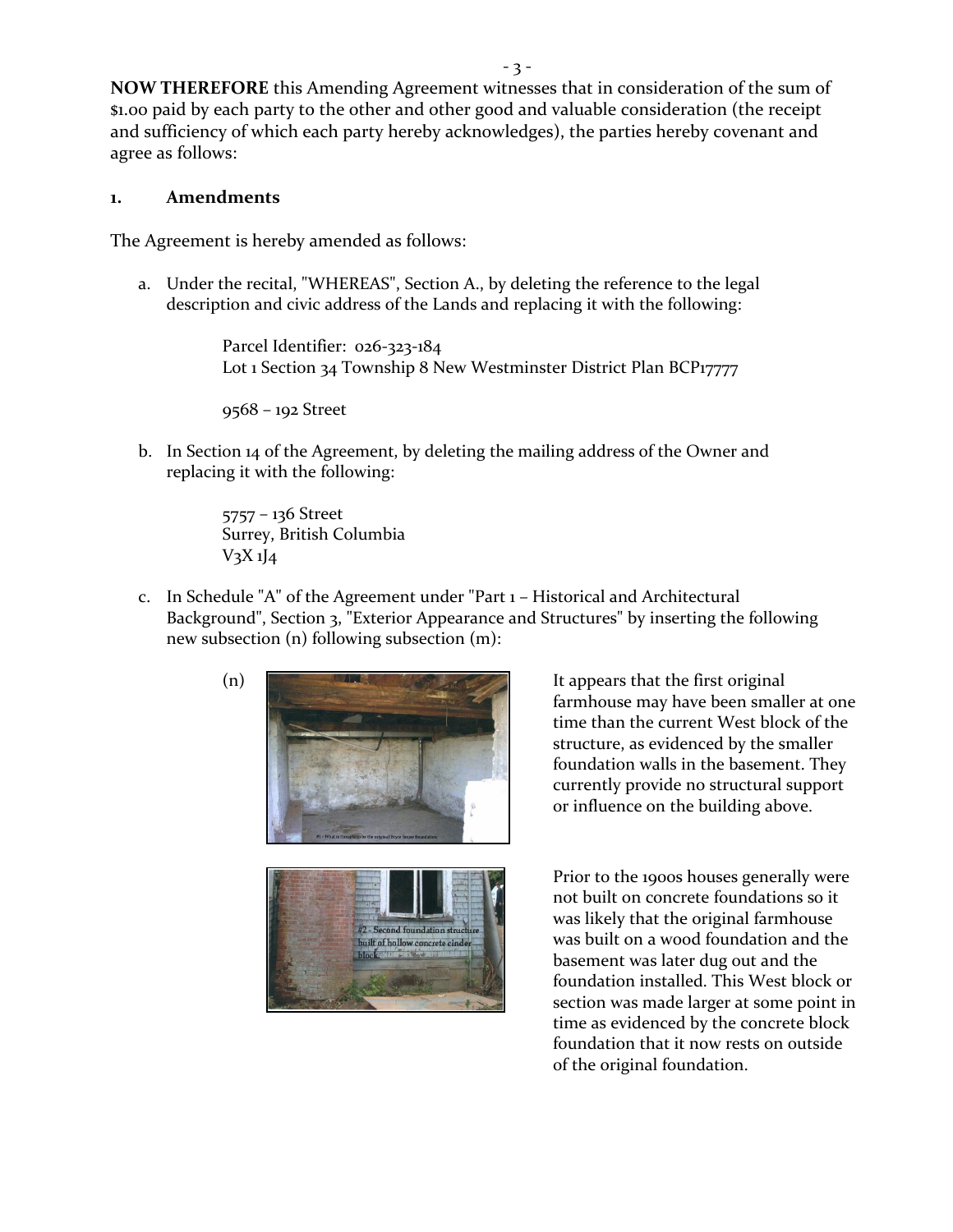

The West wing or core block of the house appears to have been a one-room farmhouse with a loft or attic space as evidenced by the first floor walls, which extend past the second floor joists approximately 3'.

The gable ends also show the slope of the original roofline. At some point (probably before the Baron took ownership as the spacing of studs and rafters are 24 -30" apart) the owner extended the walls for a second storey and built a new roof complete with dormers.

The Baron's influence is evidenced again by a change in siding from a tongue and groove siding (see upper picture) used on the original house footprint and a shiplap siding (see lower picture) used on the East wing. The Siding on the East Wing was installed on a 45-degree angle, which shows the Baron's Architectural background and knowledge of structural issues. The East wing addition also has the wall studs spaced at 16" on center and the floor joists spaced at 24" on center further showing his structural knowledge and financial capacities. The Baron's East Wing addition is also evidenced by the original builders tongue and groove siding found on the interior partition wall that divides the house North/South.

## **2. Due Execution**

The Owner hereby represents and warrants to the City that this Amending Agreement has been duly authorized and executed by the Owner and that the delivery of this